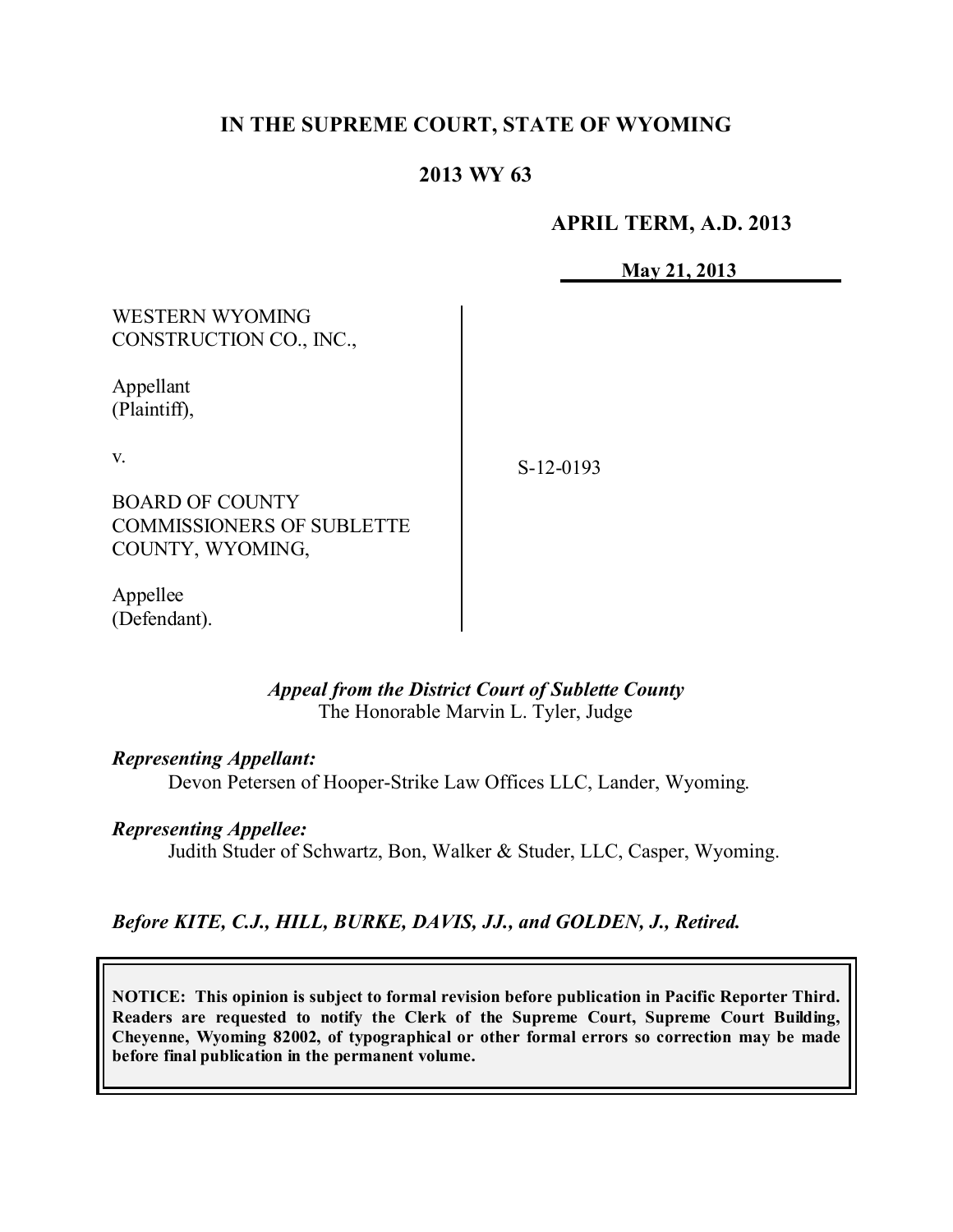## **KITE, Chief Justice.**

[¶1] Western Wyoming Construction Co., Inc. (WWC) submitted a bid for a highway project in Sublette County, Wyoming. The Board of County Commissioners of Sublette County (Commissioners) awarded the contract to another company whose bid was higher than WWC's. WWC filed a complaint in district court for an order awarding it the contract for the project. The Commissioners filed a motion for summary judgment which the district court granted. WWC appeals from the summary judgment order. We reverse and remand for further proceedings consistent with this opinion.

## **ISSUES**

[¶2] WWC presents the issue for this Court's consideration as follows:

Whether pursuant to W.S.  $\S$  16-6-102(a) it is an abuse of discretion and, therefore, illegal for a Board of County Commissioners to refuse to award a public works contract to the lowest responsible resident bidder on the basis that the next lowest bid is not significantly higher and was submitted by a firm from the same county.

[¶3] The Commissioners restate the issues as follows:

- 1. Does a Board of County Commissioners have a right to exercise any discretion in awarding a public works contract? Subsumed within the question is the following subpart:
	- (a) Does Wyo. Stat. Annot.  $\S 16-6-102(a)$  that allows for a 5% resident preference, foreclose the exercise of discretion in awarding a public works contract between resident bidders?
- 2. Was [WWC] a "responsible and responsive qualified Bidder" entitled to an award of the contract pursuant to the terms of the bid documents?

## **FACTS**

[¶4] On September 6, 2011, Sublette County issued an invitation for bids for a reconstruction project on Horse Creek Road in Sublette County. WWC, a contractor based in Lander, Wyoming, submitted a bid for \$4,232,854.50. The next lowest bid, submitted by a contractor based in Sublette County, was for \$4,241,074.10. The County awarded the contract to the Sublette County contractor.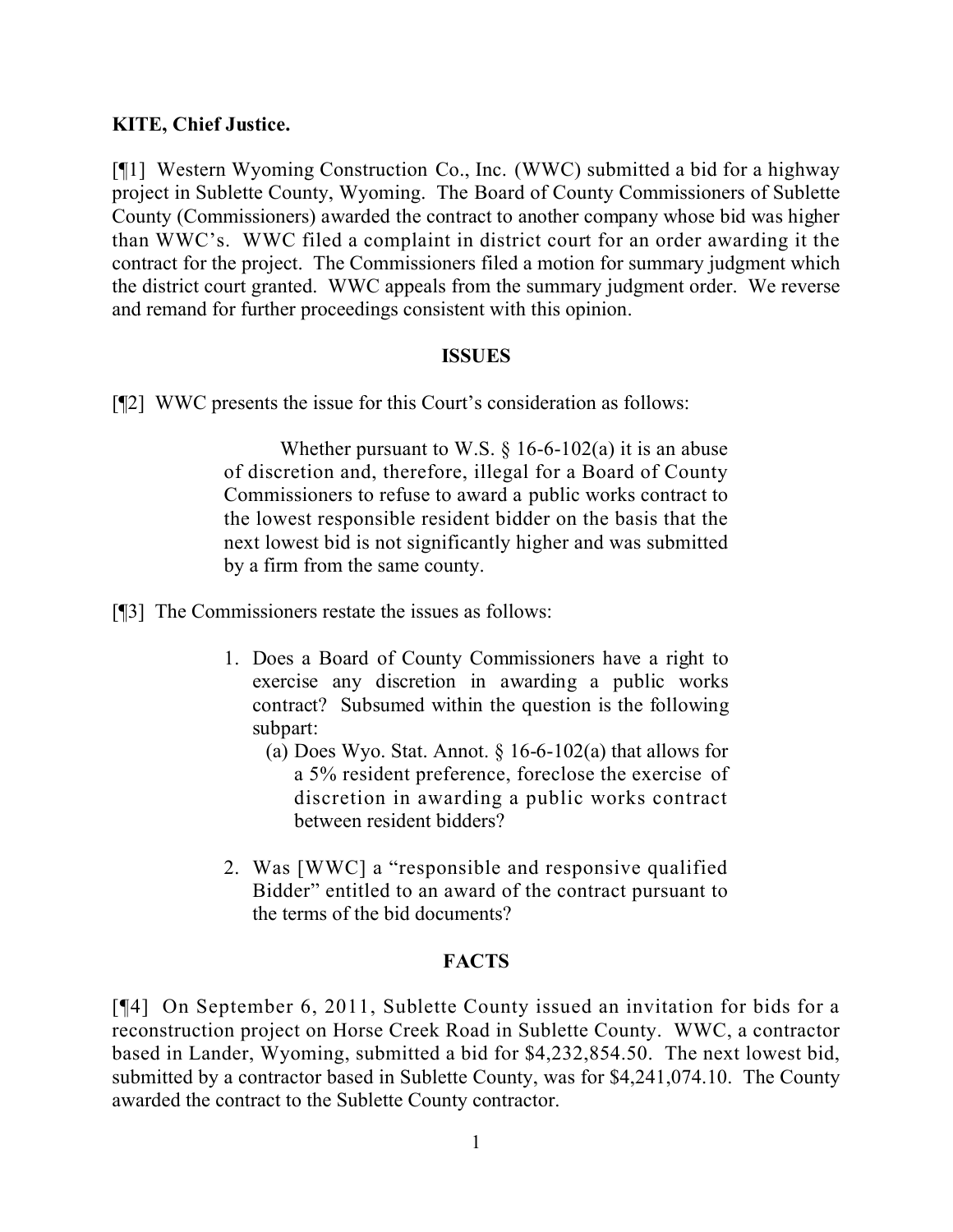[¶5] WWC filed a complaint in the district court asserting that it had been prequalified by the Wyoming Department of Transportation to do the type of work required on the Horse Creek Road project and as a certified resident of Wyoming it was qualified for a five percent preference when bidding on public works projects in the State. WWC further asserted that Wyo. Stat. Ann. § 16-6-102(a) (LexisNexis 2011) mandated that the contract for the Horse Creek Road project be awarded to it because it was a responsible certified Wyoming resident and had submitted the lowest bid. Section 16-6-102(a) states in pertinent part:

# **§ 16-6-102. Resident contractors; preference limitation with reference to lowest bid or qualified response; . . .**

(a) If a contract is let by . . . any county . . . for any public work or improvements, the contract shall be let, if advertisement for bids or request for proposal is not required, to a resident of the state. If advertisement for bids is required, the contract shall be let to the responsible certified resident making the lowest bid if the certified resident's bid is not more than five percent (5%) higher than that of the lowest responsible nonresident bidder.

[¶6] WWC sought an order enjoining the Commissioners from awarding the Horse Creek Road contract to any other bidder, awarding WWC the contract, and declaring WWC to be the responsible certified resident with the lowest bid and, therefore, entitled to the contract. WWC also asked the district court to find that the Commissioners breached the duty of good faith and fair dealing when they did not award the contract to the responsible certified resident with the lowest bid.

[¶7] With its complaint, WWC filed a motion for temporary restraining order or preliminary injunction asking the district court to rescind any contract the Commissioners had awarded for the project.<sup>1</sup> The Commissioners opposed the motion claiming, among other things, that they had reserved the right to reject any bid and had rejected WWC's bid because it did not submit a bond in the amount of ten percent of its bid as required by the bid instructions and invitation. They further asserted they awarded the contract to the second lowest bidder because it was a local contractor, its bid was only \$8,000 more than WWC's and they believed it was "in the best interest of the project to support the local economy by awarding the project to [the second lowest bidder]."

 $\overline{a}$ 

<sup>&</sup>lt;sup>1</sup> Actually, WWC's original complaint asked the district court to prohibit the Commissioners from entering into a contract with any other party while the case was pending. After WWC became aware that the Commissioners had awarded the contract to the second lowest bidder, it modified its claim by asking the district court to rescind the contract.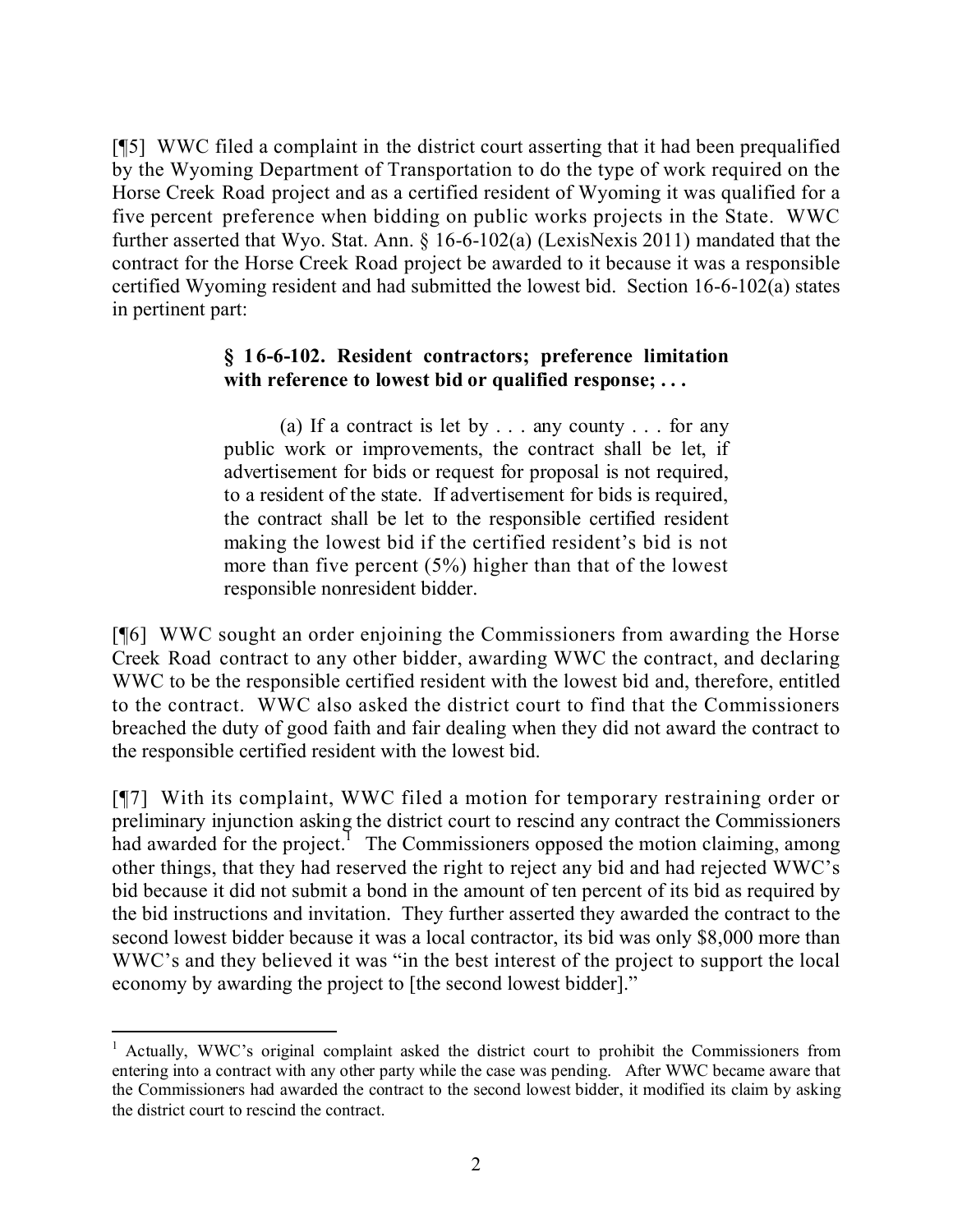[¶8] The district court convened a hearing and heard the parties' arguments for and against the motion. It subsequently issued a decision denying the motion for temporary relief. Based upon the testimony and evidence presented, the district court concluded it did not have the authority to require the Commissioners to contract with WWC or to prevent them from contracting with another bidder; the record was insufficient to show whether the contract awarded or WWC's bid were valid or invalid; and WWC had failed to demonstrate that it was entitled to a temporary restraining order or injunctive relief. The district court subsequently entered an order consistent with its decision.

[¶9] The Commissioners then filed a motion for summary judgment asking for judgment as a matter of law on all of WWC's claims. WWC also filed a motion seeking partial summary judgment on its claim for breach of the covenant of good faith and fair dealing. After a hearing on the motions, the district court granted the Commissioners' motion. The district court entered an order reaffirming its prior ruling on WWC's claims for a temporary restraining order or injunctive relief. The district court also held there was no contract between WWC and the Commissioners to support the claim for breach of the covenant of good faith and fair dealing. Finally, the district court denied WWC's claim for declaratory relief finding that the Commissioners did not act illegally, arbitrarily or capriciously in awarding the contract to the second lowest bidder. Rather, the court concluded, the Commissioners made a legitimate executive decision to award the contract to a company other than WWC. WWC timely appealed the district court's order.

## **STANDARD OF REVIEW**

[¶10] We review a district court's order on summary judgment *de novo*. *Carnahan v. Lewis*, 2012 WY 45, ¶ 10, 273 P.3d 1065, 1070 (Wyo. 2012).

## **DISCUSSION**

[ $[11]$ ] WWC contends that  $\S$  16-6-102(a) required the Commissioners to award the Horse Creek Road contract to the responsible certified Wyoming resident making the lowest bid. Because it was the responsible certified resident that submitted the lowest bid, WWC asserts the Commissioners acted in contravention of the statute when they awarded the contract to a contractor that submitted a higher bid. WWC contends  $\S$  16-6-102 was intended to prohibit counties from creating their own preference system for local contractors. In support of its argument, WWC cites *Green River v. DeBernardi*, 816 P.2d 1287 (Wyo. 1991).

[¶12] In *DeBernardi*, the City of Green River published notice for bids for a project involving the installation of a water main. *Id*. at 1288. The notice provided that a five percent preference would be given to Wyoming contractors in accordance with § 16-6- 102. *Id*. The notice did not mention any additional preference. *Id*. However, the City had adopted a policy of giving a ten percent preference to Green River businesses. *Id*. at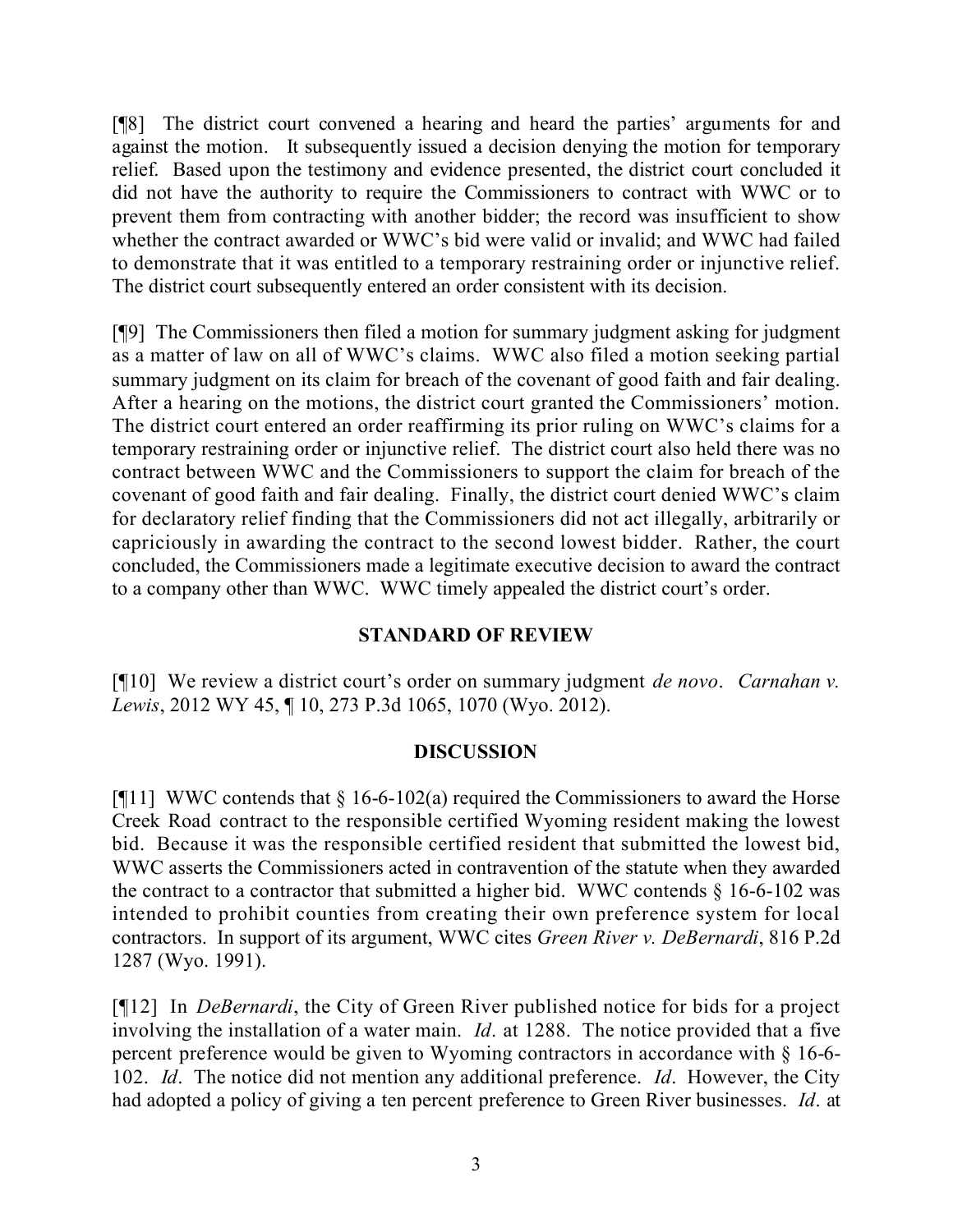1289. DeBernardi, a contractor based in Rock Springs, submitted a bid for \$32,665. *Id*. Davis, a Green River contractor, submitted a bid for \$35,773. *Id*. The City awarded the contract to Davis and DeBernardi filed a complaint alleging that the bid was awarded in contravention of  $\S$  16-6-102. The district court concluded  $\S$  16-6-102 preempted the field of residential preferences; therefore, the City's policy of giving a ten percent preference to local businesses violated Wyoming public policy and the statute. *Id.* On appeal, this Court affirmed.

[¶13] WWC contends the Commissioners' award of the contract to a higher bidder based upon a preference for a local contractor violates the plain language of  $\S$  16-6-102(a) and the Court's ruling in *DeBernardi*. The Commissioners argue that while *DeBernardi* makes clear that only the State and not a municipality can enact laws setting preferences for awarding public works contracts, neither the case nor the statute prohibits a county from exercising its discretion to award a multi-million dollar contract to a local business in an effort to assist the local economy, particularly when the difference in the low bids is minimal.

[¶14] We conclude the interpretation given § 16-6-102(a) in *DeBernardi* is inconsistent with the clear legislative intent. We, therefore, overrule *DeBernardi.* In doing so, we are aware that our jurisprudence recognizes a strong interest in adhering to past precedent under the doctrine of stare decisis. *Arnott v. Arnott,* 2012 WY 167, ¶ 29, 293 P.3d 440, 453 (Wyo. 2012). However, our jurisprudence also recognizes that departure from precedent is sometimes appropriate. *Id*. When precedential decisions are poorly reasoned, we should not feel compelled to follow them. *Brown v. City of Casper*, 2011 WY 35, ¶ 43, 248 P.3d 1136, 1146 (Wyo. 2011). Simply put, stare decisis does not require automatic conformance to past decisions when a decision is contrary to law. In the instant case, we conclude *DeBernardi*'s holding that § 16-6-102 preempts the field of residential preferences in the context of bidders who are both Wyoming residents is contrary to the legislature's clear intent. We conclude instead that § 16-6-102 has no application in that context. Rather, it applies only in the context of competing bids from a resident and a non-resident contractor.

[¶15] In reaching this result we apply our usual rules of statutory construction:

[Our] paramount consideration is to determine the legislature's intent, which must be ascertained initially and primarily from the words used in the statute. We look first to the plain and ordinary meaning of the words to determine if the statute is ambiguous. A statute is clear and unambiguous if its wording is such that reasonable persons are able to agree on its meaning with consistency and predictability. Conversely, a statute is ambiguous if it is found to be vague or uncertain and subject to varying interpretations.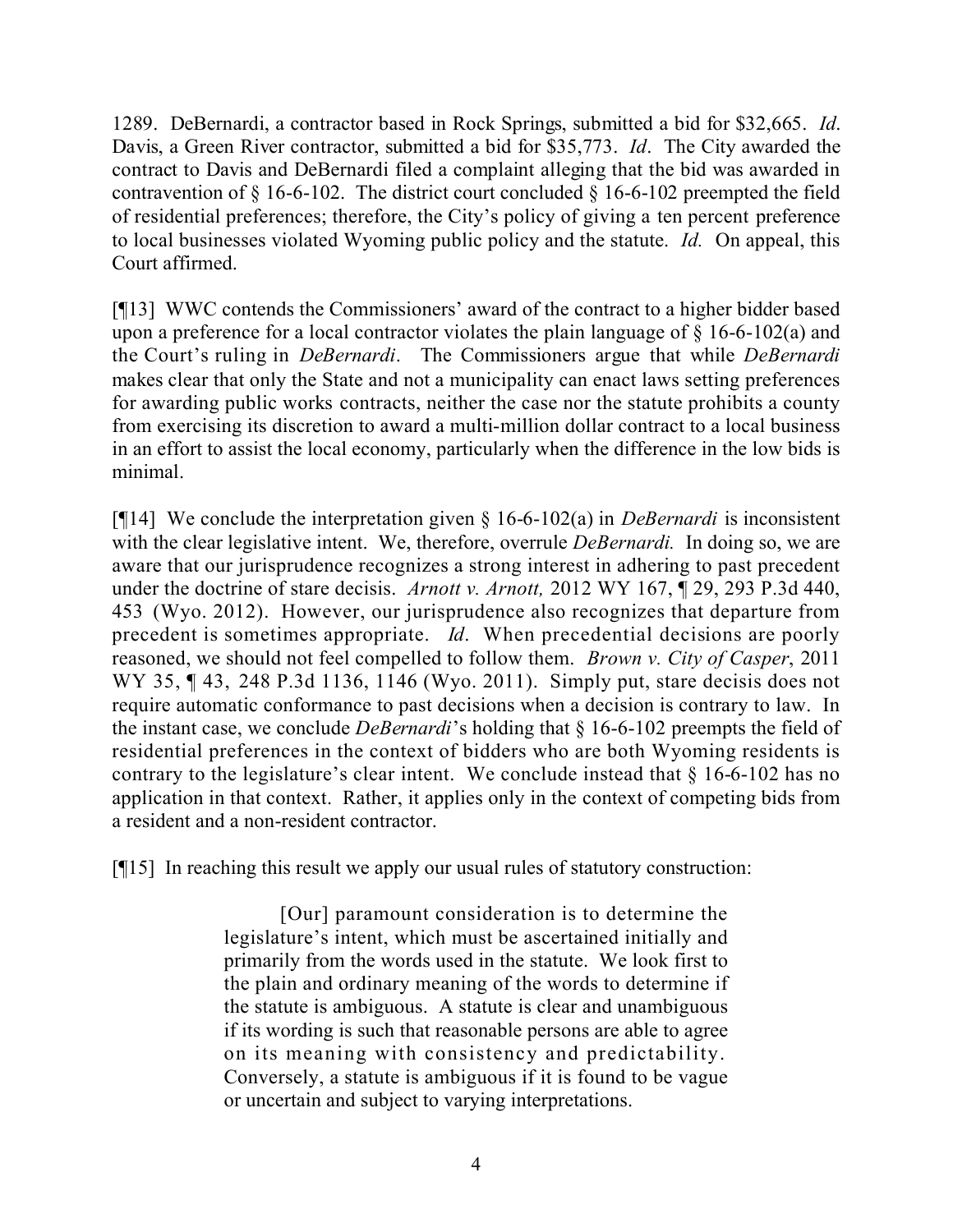*Barlow Ranch, LP v. Greencore Pipeline Co., LLC*, 2013 WY 34, ¶ 18, \_\_\_ P.3d \_\_\_\_, \_\_\_\_ (Wyo. 2013), citing *Michael's Constr., Inc. v. Am. Nat'l Bank*, 2012 WY 76, ¶ 12, 278 P.3d 701, 705 (Wyo. 2012). The determination of whether a statute is clear or ambiguous is a matter of law for the court. *Id*. When the language is clear, we give effect to the ordinary and obvious meaning of the words employed by the legislature. *Id*. In ascertaining the meaning of a statutory provision, all statutes relating to the same subject or having the same general purpose must be considered in *pari materia* and construed in harmony. *Id*.

[¶16] Section 16-6-102 is found in Title 16, Chapter 6, Article 1 of the Wyoming Statutes which covers public works and contracts. The first seven sections of Article 1 are focused on giving Wyoming contractors and Wyoming materials preference on Wyoming public works projects. Section 16-6-101 defines resident for purposes of Article 1 in pertinent part as:

> (i) "Resident" means a person, partnership, limited partnership, registered limited partnership, registered limited liability company or corporation certified as a resident by the department of employment following receipt of an affidavit executed by the president of the company or his designee of compliance with this act and prior to bidding upon the contract or responding to a request for proposal, subject to the following criteria:

> (C) A corporation organized under the laws of the state:

> (I) With at least fifty percent (50%) of the issued and outstanding shares of stock in the corporation owned by persons who have been residents of the state for one (1) year or more prior to bidding upon the contract or responding to a request for proposal;

> (II) Which has maintained its principal office and place of business within the state for at least one (1) year; and

> (III) The president of the corporation has been a resident of the state for one (1) year or more immediately prior to bidding upon the contract or responding to a request for proposal.

Section 16-6-102 requires a county, in a situation where advertisement for bids is not required, to award the bid to a Wyoming resident. When advertisement for bids is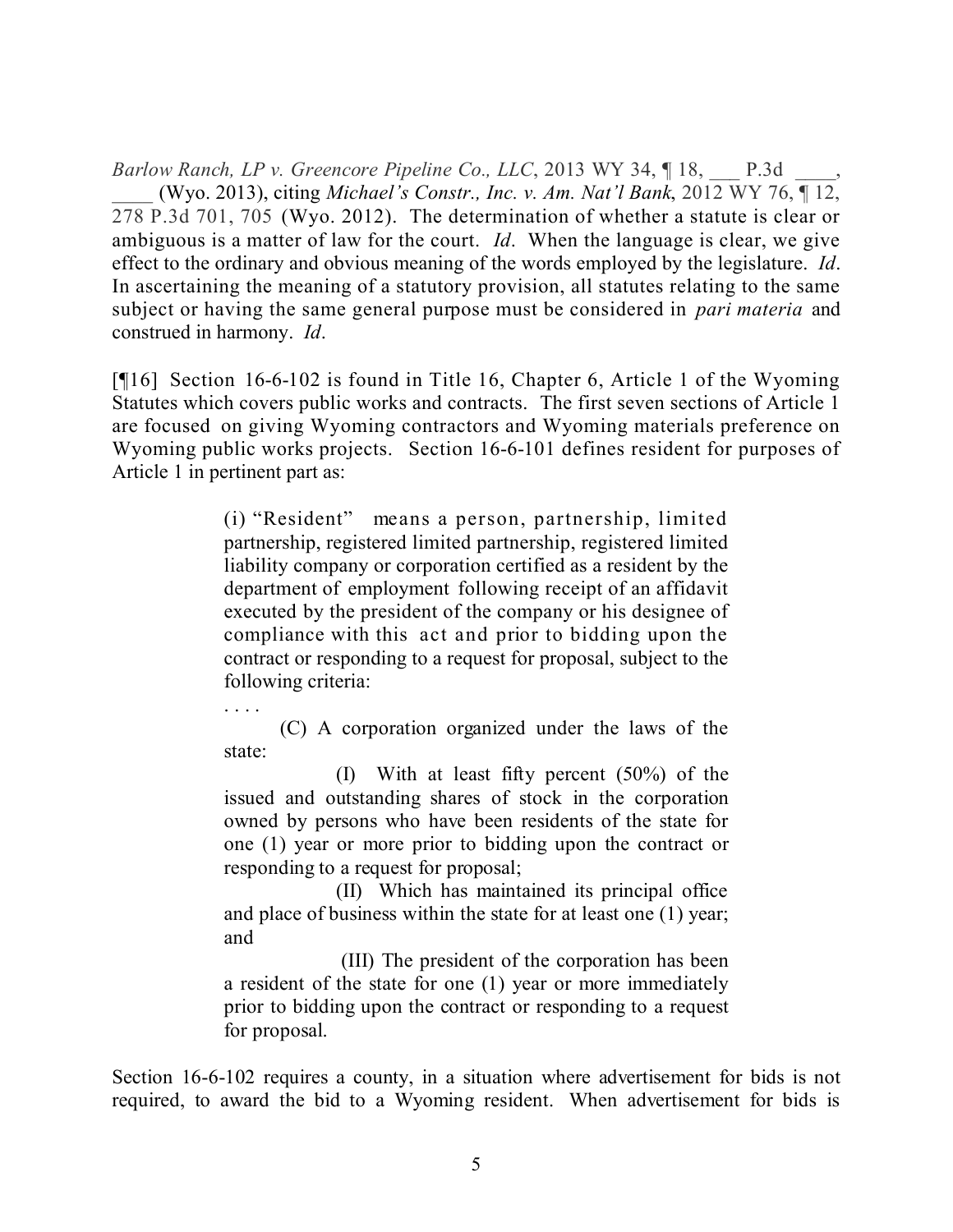required, the provision requires that the bid be awarded to the lowest resident bidder unless his bid is more than five percent higher than that of the lowest responsible nonresident bidder.

[¶17] Contrary to the holding in *DeBernardi*, § 16-6-102 does not address nor does its plain language suggest it was intended to address the situation where two Wyoming residents are the low bidders. Rather, the purpose of the provision, like the other six sections at the beginning of Article 1, is to encourage in-state industry. *Galesburg Constr. Co. v. Board of Trustees of Mem. Hosp. of Converse County*, 641 P.2d 745, 750 (Wyo. 1982). More specifically:

> By giving Wyoming corporations a handicap in bidding on public contracts, the statute in essence increases the likelihood that a Wyoming corporation will be awarded the contract. When contracts are awarded to Wyoming corporations, as opposed to out-of-state corporations, local industry is encouraged. This contributes to, strengthens, and stabilizes the state and local economy-the primary interest is that of the public. . . . The money payable under the contract is more likely to remain within the state, and enhance the tax base of state and local government.

*Id*. Section 16-6-102 simply has no application in the context of two resident contractors.

[¶18] The question is where does that leave WWC and the Commissioners with respect to the Horse Creek Road project? On the record before us, we cannot answer that question because no evidence was presented showing where the funds came from to pay for the project and, consequently, we do not know what statutory provision, if any, is applicable. Among the possibilities are Wyo. Stat. Ann. § 24-2-108 (LexisNexis 2011), which applies to road work "any part of the cost of which is paid from the state highway fund"<sup>2</sup> and provides that work costing more than \$200,000 "shall be constructed under contracts awarded after public notice to the lowest responsible bidder." That provision

Wyo. Stat. Ann. § 24-1-119 (LexisNexis 2011) creates the state highway fund and makes the monies in the fund available for road construction or improvement in the state.

 $\overline{a}$  $2$  Wyo. Stat. Ann. § 24-1-118 (LexisNexis 2011) provides:

Excepting as such work may be performed through mutual agreement with other entities, either public or private, the construction and maintenance of all state highways . . . shall be performed at the expense of the state and by and under the supervision of the [state transportation] commission and the director of the department of transportation or his authorized representative.